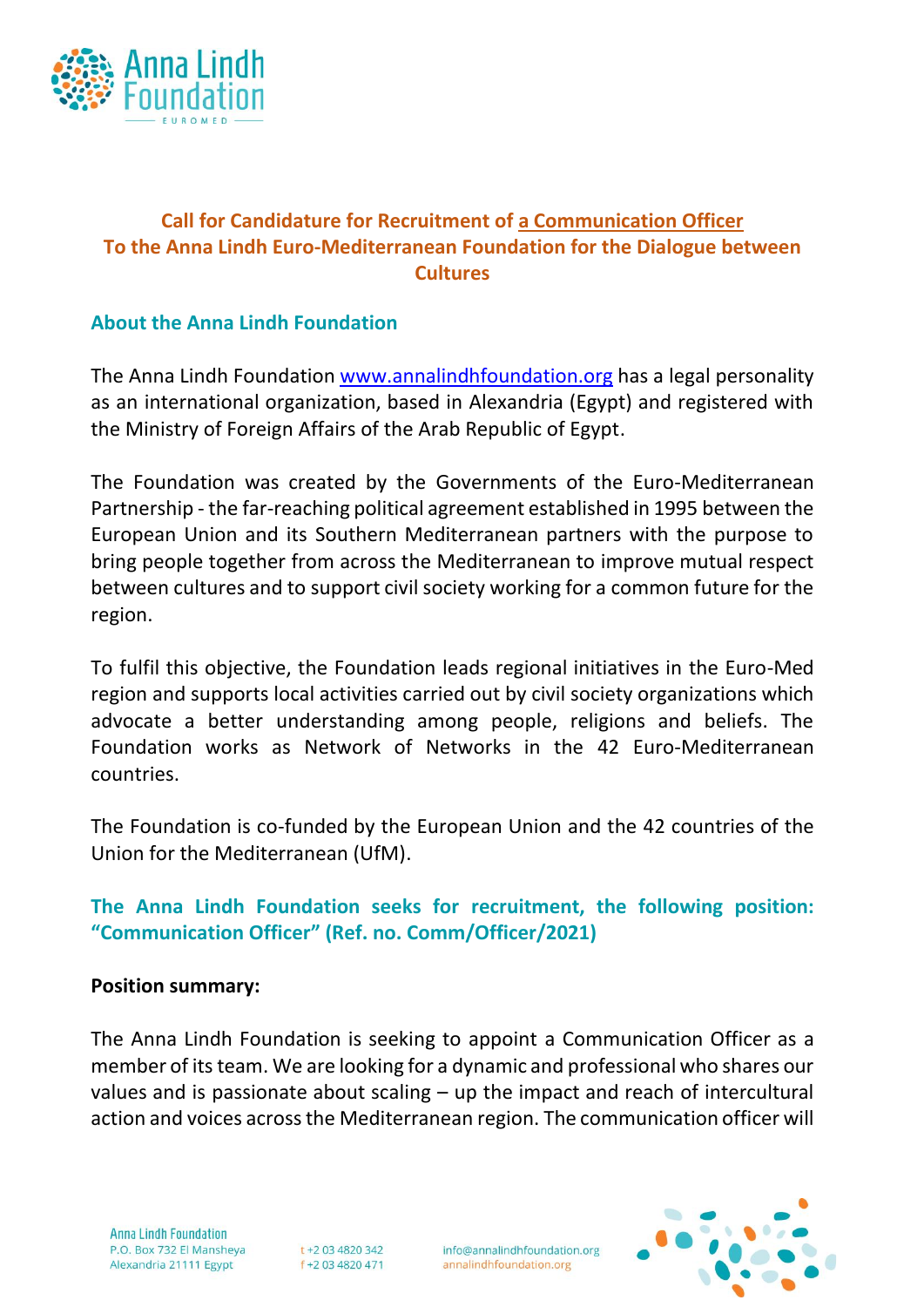

support enhancing the Foundations' media profile in publications and its presence on social media, handle news to the Foundation's stakeholders, manage the Foundation's website, support in developing communication and media strategies through different information, communication, visibility activities and tools, such as publications, website, social media, press relations, multimedia, etc. to communicate impact.

### **Context and environment:**

We are currently living in a historical era in which mistrust and polarization between societies are rising and with renewed challenges posed by the world Covid-19 pandemic. In this context, the Anna Lindh Foundation firmly believes that:

- We need alternative narratives to fight extremist discourses and radicalizations. That is why we empower young voices by providing platforms for young people to build together more open, inclusive and resilient communities.
- We need more inclusive and empathetic societies to fight the lack of trust and intolerance. To do so, we introduce impactful research on international policymaking. We provide a unique understanding of conflict dynamics through research, media dialogue and opinion-leadership.
- We need to build a culture based on dialogue and exchange. By leading our civil society network, we bring together and inspire other civil societies, multiplying the impact of our programming in that way.
- We need to contribute to the new thinking for the development of a model of sustainable prosperity based on the exchange among civil society and youth across the EuroMed region with a view to contribute to the respect of the environment and making use of new technologies and adapt to changing contexts in the region.

#### **Key Responsibilities: attached**

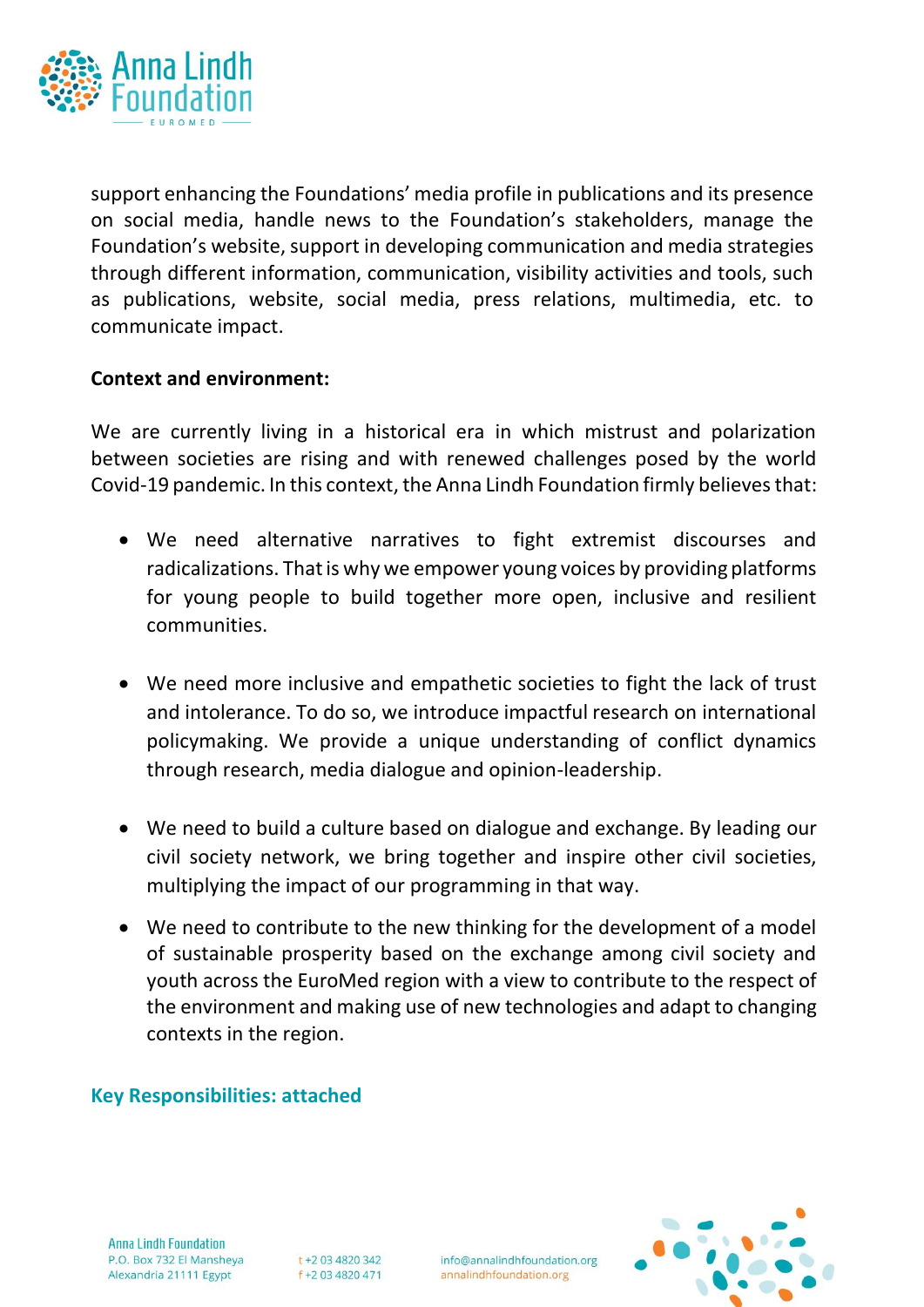

**Location of Work:** This position will operate from Alexandria, Egypt. *(Due to the situation related to the pandemic Covid-19, the Communication Officer might start working from remote, this to be decided by the Foundation at time of contracting according to the pandemic situation).*

**Start Date:** The Provisional starting date is May 2021.

**Contract Duration:** Till 31 October 2021 as a first stage in line with affiliated EC contract, renewable for 3 years based-on availability of funds and performance assessment.

### **Eligibility of Applicants:**

In order to be eligible, Applicants **must be nationals** of one of the 42 (UFM) countries:

Albania, Algeria, Austria, Belgium, Bosnia and Herzegovina, Bulgaria, Croatia, Cyprus, Czech Republic, Denmark, Egypt, Estonia, Finland, France, Germany, Greece, Hungary, Ireland, Israel, Italy, Jordan, Latvia, Lebanon, Lithuania, Luxembourg, Malta, Mauritania, Monaco, Montenegro, Morocco, Palestine, Poland, Portugal, Romania, Slovak Republic, Slovenia, Spain, Sweden, The Netherlands, Tunisia, Turkey and the United Kingdom.

#### **Profile:**

We are looking for a dynamic, self-motivated individual with experience in developing communications, advocacy and outreach strategies and plans, support designing large-scale communication campaigns on social media, and documenting the impact of activities for communication purposes. The candidate must have excellent communication skills with experience of managing relationships at an international level.

The Communication Officer will support the communication, visibility and media activities of the Anna Lindh Foundation. He/She will be involved in the defining and implementation of the communication activities of the Foundation to increase its visibility.



t +2 03 4820 342 f +2 03 4820 471 info@annalindhfoundation.org annalindhfoundation.org

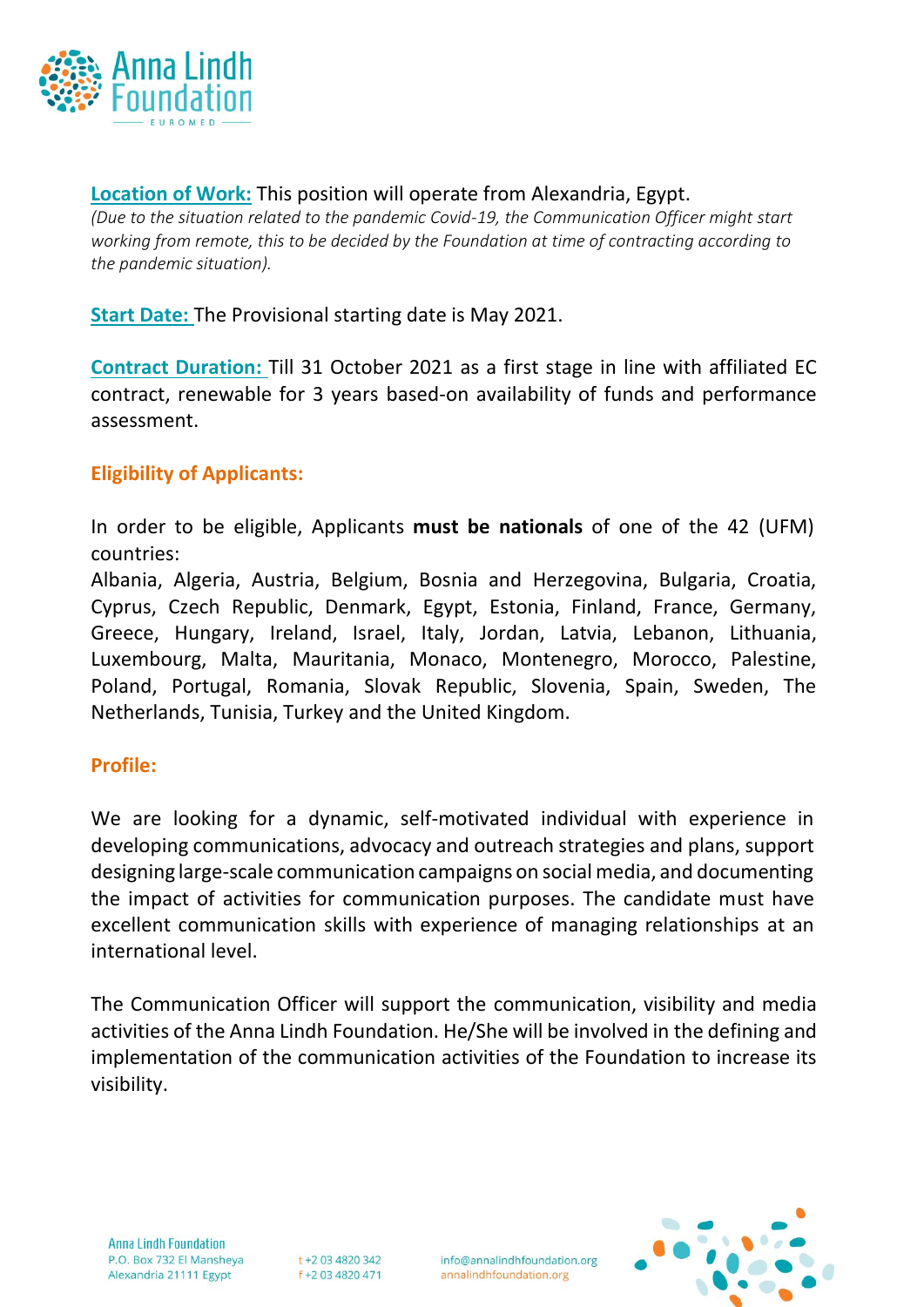

# **Education:**

• Bachelor's Degree in communications, media studies, Journalism, international relations, international development or another related field. A Higher degree is considered added value.

# **Experience:**

- A minimum of 3 years of relevant experience in one or more of the following areas: journalism, public relations, advocacy, international relations, marketing, development, advertising, digital communications, multimedia agencies, or another relevant field.
- Proven experience as a Communication Officer at European and/or international levels (including defining and implementation of institutional communication/visibility strategies and Social media strategies).
- Experience in media relations using traditional and social media, multimedia and a variety of platforms.
- Proven experience in management of digital tools, Social media platforms (Twitter, LinkedIn, Facebook, YouTube, Flickr).
- Must have an active presence in major social media platforms.
- Experience in media and press relations.
- Proven experience in web management (Content management).

### **Skills and Knowledge:**

- Excellent written and oral English and French skills.
- Excellent drafting and editing skills in English and French.
- Knowledge of and interest in intercultural dialogue and current affairs is essential.

info@annalindhfoundation.org annalindhfoundation.org

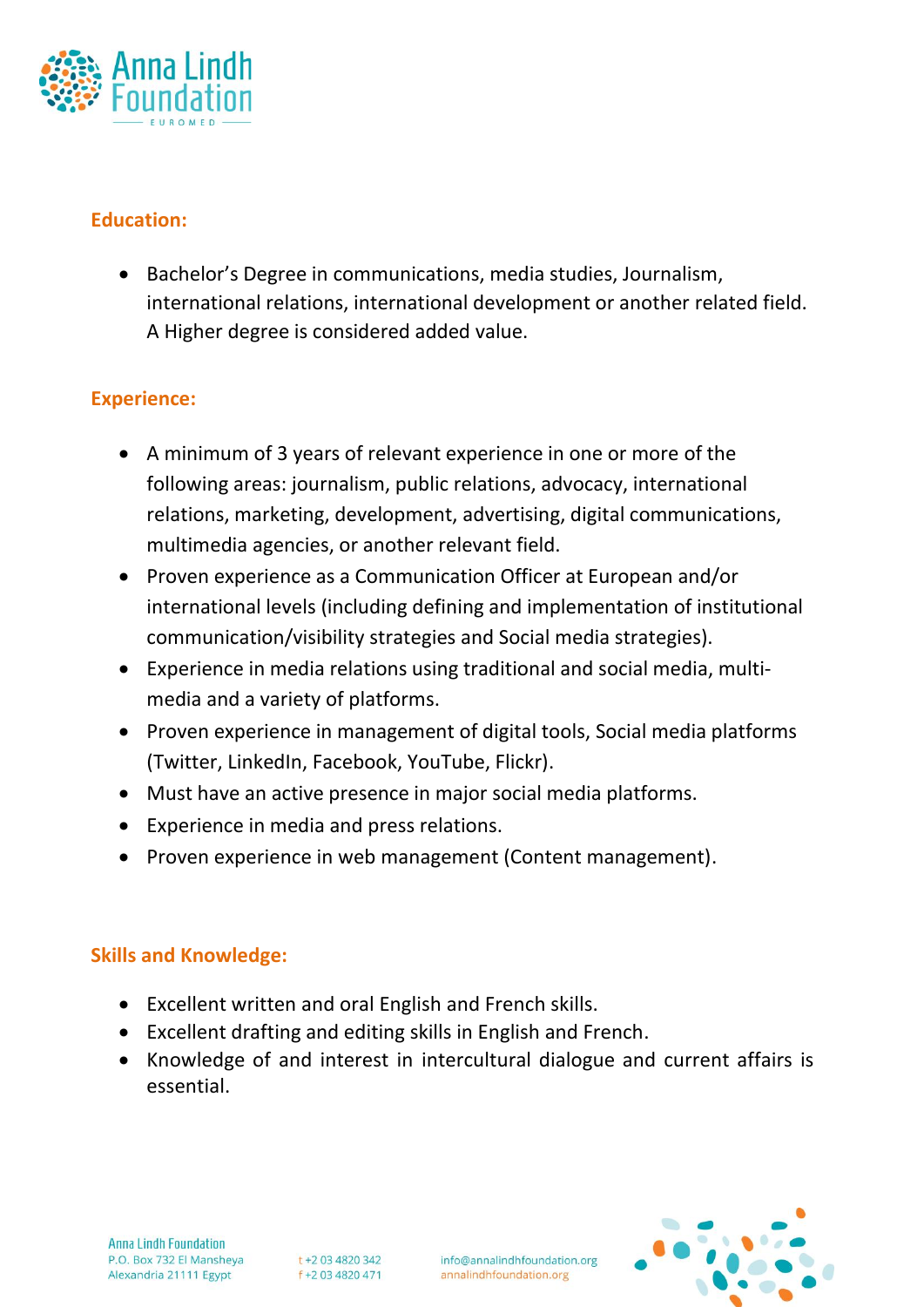

- Knowledge of the general context in the Euro-Mediterranean region.
- Familiarity with the work of the Anna Lindh Foundation, its mandate, main areas of focus.

### **Interpersonal qualifications**

- Excellent interpersonal skills and effective communication with a variety of stakeholders.
- Enthusiastic team player with a good temperament and an appetite for building relationships with journalists.
- Discretion and sense of diplomacy. Cultural sensitivity.
- Attention to details.
- Ability to maintain professionalism, creativity, and enthusiasm while working in a fast-paced, diverse environment.
- High degree of initiative, flexibility with a lead for and drive for results.
- Ability to work under pressure, high commitment to deadlines in a rapidly changing environment. Capacity to prioritize assigned responsibilities.
- Willingness to travel on short notice within the Euro-Mediterranean region.

### **Assets:**

- Experience working in a Southern Mediterranean country is an asset.
- Working competence in Arabic (Written, reading, spoken) is an asset.
- Knowledge of EU visibility guidelines for external actions is an asset.
- Proficiency in Adobe Photoshop, Illustrator, InDesign and Drupal is an asset.